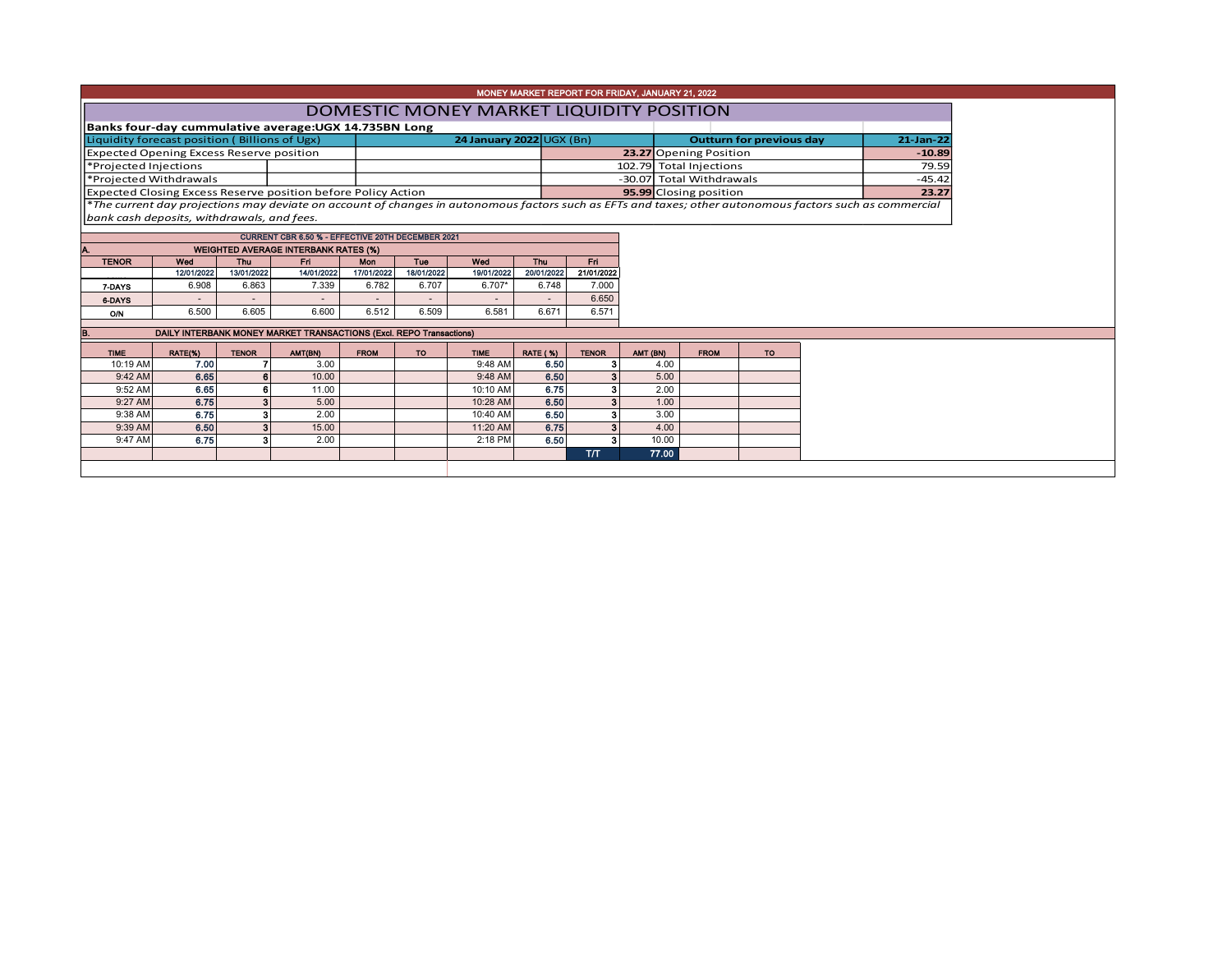| IC.                                                                                                                       | <b>CBR AND THE 7- DAY WAR INTERBANK RATES</b>                     |                  |                                                                                            |                               |                               |                                          |                         |                                        |                  |                                 |                  |                  |                  |  |  |
|---------------------------------------------------------------------------------------------------------------------------|-------------------------------------------------------------------|------------------|--------------------------------------------------------------------------------------------|-------------------------------|-------------------------------|------------------------------------------|-------------------------|----------------------------------------|------------------|---------------------------------|------------------|------------------|------------------|--|--|
|                                                                                                                           |                                                                   |                  |                                                                                            |                               |                               |                                          |                         |                                        |                  |                                 |                  |                  |                  |  |  |
| 9.500<br>9.000<br>8.500<br>8.000<br>7.500<br>7.000<br><del></del><br>sseareamentotoli<br>6.500<br>6.000<br>5.500<br>5.000 |                                                                   |                  |                                                                                            |                               |                               |                                          |                         |                                        |                  |                                 |                  |                  |                  |  |  |
| 4.500<br>4.000                                                                                                            | 07/01/2022<br>10/01/2022<br>11/01/2022                            |                  |                                                                                            | 12/01/2022                    | 13/01/2022                    | 17/01/2022<br>14/01/2022                 |                         |                                        | 18/01/2022       |                                 | 19/01/2022       | 20/01/2022       | 21/01/2022       |  |  |
|                                                                                                                           | • Overnight WAR -7-day WAR - CBR rate - Upper bound - Lower bound |                  |                                                                                            |                               |                               |                                          |                         |                                        |                  |                                 |                  |                  |                  |  |  |
| D.                                                                                                                        |                                                                   |                  | MONETARY POLICY OPERATIONS MATURITIES PROFILE: (27-JAN- 2022 TO 18-AUG- 2022)              |                               |                               |                                          |                         |                                        |                  |                                 |                  |                  |                  |  |  |
| <b>DATE</b>                                                                                                               |                                                                   | <b>THUR</b>      | <b>THUR</b>                                                                                |                               | <b>THUR</b>                   | <b>THUR</b>                              | <b>THUR</b>             | <b>THUR</b>                            | <b>THUR</b>      | <b>THUR</b>                     | <b>THUR</b>      | <b>THUR</b>      | <b>TOTAL</b>     |  |  |
|                                                                                                                           | 27-Jan-22                                                         | 03-Feb-22        | 10-Feb-22                                                                                  | 17-Feb-22                     | 24-Feb-22                     | 03-Mar-22                                | 10-Mar-22               | 17-Mar-22                              | 31-Mar-22        | 14-Apr-22                       | 04-Aug-22        | 18-Aug-22        |                  |  |  |
| <b>REPO</b><br><b>REV REPO</b>                                                                                            | 171.21<br>$\sim$                                                  | $\sim$<br>$\sim$ | $\sim$<br>$\sim$                                                                           | $\sim$<br>$\sim$              | $\sim$<br>$\sim$              | $\sim$<br>$\sim$                         | $\sim$<br>$\sim$        | $\sim$<br>$\sim$                       | $\sim$<br>$\sim$ | $\sim$<br>$\sim$                | $\sim$<br>$\sim$ | $\sim$<br>$\sim$ | 171.21<br>$\sim$ |  |  |
| <b>BOU BILL/DEPO A</b>                                                                                                    | 103.50                                                            | 29.20            | 20.00                                                                                      | 43.00                         | 10.00                         | 2.30                                     | 5.60                    | 24.00                                  | 5.09             | 30.00                           | 33.00            | 26.60            | 332.29           |  |  |
| <b>TOTALS</b>                                                                                                             | 274.71                                                            | 29.20            | 20.00                                                                                      | 43.00                         | 10.00                         | 2.30                                     | 5.60                    | 24.00                                  | 5.09             | 30.00                           | 33.00            | 26.60            | 503.50           |  |  |
|                                                                                                                           |                                                                   |                  | Total O/S Deposit Auction & BOU Bill balances held by BOU up to 18 AUGUST 2022: UGX 332 BN |                               |                               |                                          |                         |                                        |                  |                                 |                  |                  |                  |  |  |
|                                                                                                                           |                                                                   |                  | Total O/S Repo, Reverse Repo, BOU Bill balances held by BOU: UGX 503 BN                    |                               |                               |                                          |                         |                                        |                  |                                 |                  |                  |                  |  |  |
| (EI) STOCK OF TREASURY SECURITIES                                                                                         |                                                                   |                  |                                                                                            |                               | Eii)                          | <b>MONETARY POLICY MARKET OPERATIONS</b> |                         |                                        |                  |                                 |                  |                  |                  |  |  |
|                                                                                                                           | LAST TBIILS ISSUE DATE: 20-JANUARY-2022                           |                  |                                                                                            |                               |                               |                                          |                         | (VERTICAL REPOS, REV-REPOS & BOU BILL) |                  |                                 |                  |                  |                  |  |  |
| On-the-run O/S T-BILL STOCKs (Bns-UGX)                                                                                    |                                                                   |                  | 7,054.97<br>22,077.48                                                                      | 24/01/2022<br>24/01/2022 REPO | OMO                           | <b>ISSUE DATE</b><br>$17 - Dec$          | <b>THUOMA</b><br>160.00 | <b>WAR</b><br>6.500                    | <b>RANGE</b>     | <b>TENOR</b>                    |                  |                  |                  |  |  |
| On-the-run O/S T-BONDSTOCKs(Bns-UGX)<br>TOTAL TBILL & TBOND STOCK- UGX                                                    |                                                                   |                  | 29,132.45                                                                                  |                               | <b>REVREPO</b>                | 21-Dec                                   | 192.00                  | 6.500                                  |                  |                                 |                  |                  |                  |  |  |
| O/S=Outstanding                                                                                                           |                                                                   |                  |                                                                                            |                               | <b>REPO</b>                   | 23-Dec                                   | 251.00                  | 6.500                                  |                  |                                 |                  |                  |                  |  |  |
| <b>MATURITY</b>                                                                                                           | <b>TOTAL STOCK</b>                                                | <b>YTM (%)</b>   | <b>CHANGE IN</b>                                                                           |                               | <b>REPO</b>                   | 27-Dec                                   | 247.00                  | 6.500                                  |                  | 3                               |                  |                  |                  |  |  |
|                                                                                                                           | (BN UGX)                                                          | AT CUT OFF*      | YTM (+/-)                                                                                  |                               | <b>REPO</b>                   | 30-Dec                                   | 366.50                  | 6.500                                  |                  |                                 |                  |                  |                  |  |  |
| 91                                                                                                                        | 112.21                                                            | 6.501            | 0.000                                                                                      |                               | <b>REPO</b>                   | 31-Dec                                   | 392.00                  | 6.500                                  |                  | 3                               |                  |                  |                  |  |  |
| 182                                                                                                                       | 434.24                                                            | 8.400            | 0.000                                                                                      |                               | <b>REPO</b>                   | 05-Jan                                   | 273.00                  | 6.500                                  |                  |                                 |                  |                  |                  |  |  |
| 364                                                                                                                       | 6,508.52                                                          | 10.000           | $-0.400$                                                                                   |                               | <b>BOU BILL</b>               | 06-Jan                                   | 9.95                    | 6.906                                  |                  | 28                              |                  |                  |                  |  |  |
| 2YR                                                                                                                       | 257.11                                                            | 11.000           | 1.000                                                                                      |                               | <b>BOU BILL</b>               | 06-Jan                                   | 2.28                    | 7.149                                  |                  | 56                              |                  |                  |                  |  |  |
| 3YR                                                                                                                       | $\sim$                                                            | 13.100           | 1.710                                                                                      |                               | <b>BOU BILL</b>               | 06-Jan                                   | 5.09                    | 7.452                                  |                  | 84                              |                  |                  |                  |  |  |
| 5YR                                                                                                                       | 1,119.91                                                          | 14.390           | 1.390                                                                                      |                               | <b>REPO</b>                   | 06-Jan                                   | 374.00                  | 6.500                                  |                  | $\overline{7}$<br>$\mathcal{P}$ |                  |                  |                  |  |  |
| <b>10YR</b><br>15YR                                                                                                       | 10,405.20<br>8,486.42                                             | 14.000<br>15.900 | 0.261<br>0.400                                                                             |                               | <b>REVREPO</b><br><b>REPO</b> | 11-Jan<br>14-Jan                         | 185.00<br>242.00        | 6.500<br>6.500                         |                  | 3                               |                  |                  |                  |  |  |
| <b>20YR</b>                                                                                                               | 1,808.84                                                          | 15,900           | 0.400                                                                                      |                               | <b>REPO</b>                   | 17-Jan                                   | 232.00                  | 6.500                                  |                  | 3                               |                  |                  |                  |  |  |
| Cut OFF is the lowest price/ highest yield that satisfies the auction awarded amount.                                     |                                                                   |                  | <b>REPO</b>                                                                                | 19-Jan                        | 268.00                        | 6.500                                    |                         |                                        |                  |                                 |                  |                  |                  |  |  |
|                                                                                                                           |                                                                   |                  | <b>BOU BILL</b>                                                                            | 20-Jan                        | 42.77                         | 6.906                                    |                         | 28                                     |                  |                                 |                  |                  |                  |  |  |
|                                                                                                                           |                                                                   |                  |                                                                                            |                               | <b>BOU BILL</b>               | $20 - Jan$                               | 23.74                   | 7.143                                  |                  | 56                              |                  |                  |                  |  |  |
|                                                                                                                           |                                                                   |                  |                                                                                            |                               | <b>BOU BILL</b>               | $20$ -Jan                                | 29.50                   | 7.398                                  |                  | 84                              |                  |                  |                  |  |  |
|                                                                                                                           |                                                                   |                  |                                                                                            |                               | <b>REPO</b>                   | $20$ -Jan $\vert$ -                      | 171.00                  | 6.500                                  |                  |                                 |                  |                  |                  |  |  |
|                                                                                                                           | WAR-Weighted Average Rate                                         |                  |                                                                                            |                               |                               |                                          |                         |                                        |                  |                                 |                  |                  |                  |  |  |